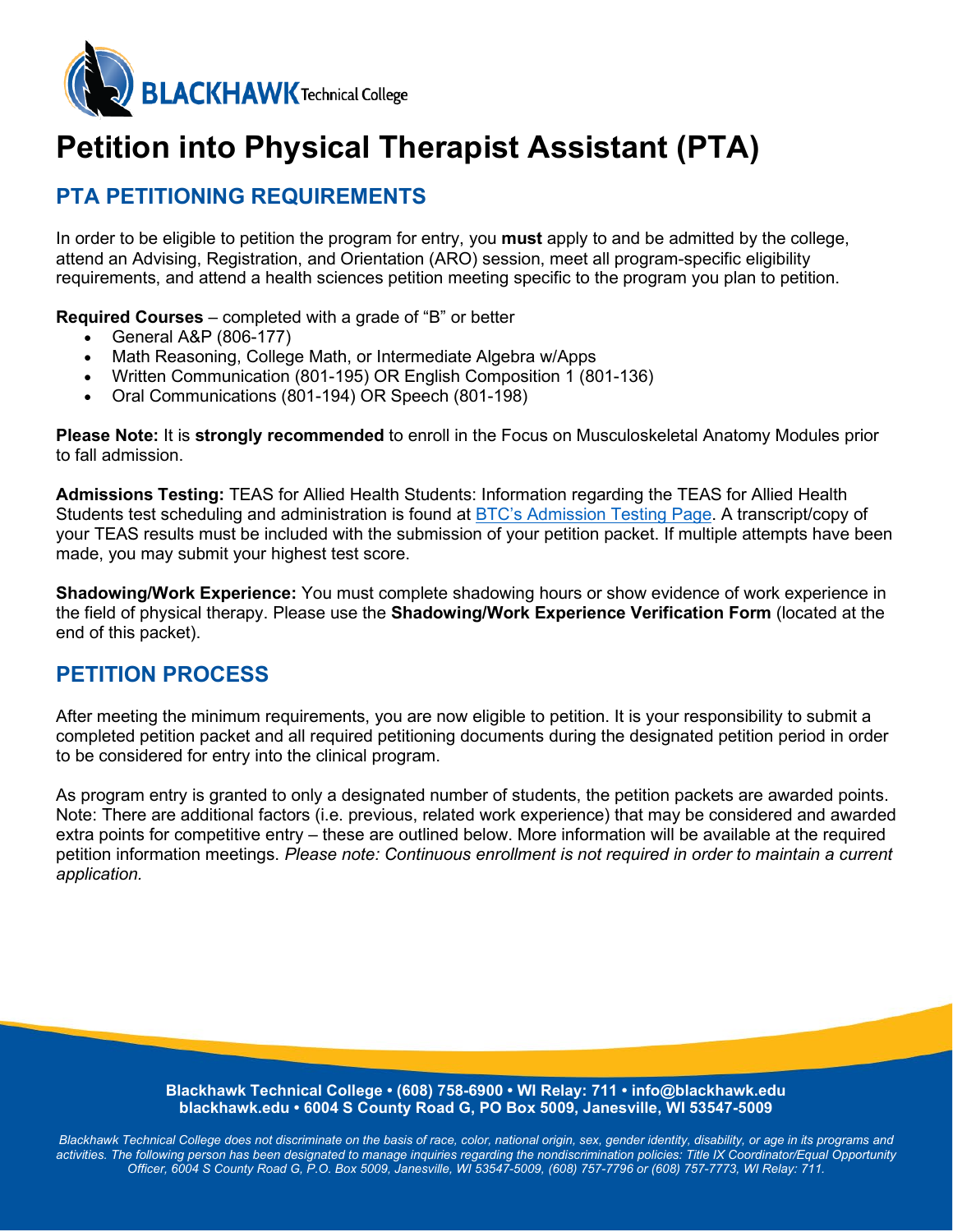

### **PTA PETITION APPLICATION**

Only students who have **completed the application process** and **meet all program-ready requirements** are eligible to petition. Petition forms and work experience forms **must be submitted/received no later than 4:00 p.m. on the last petition day.** Information regarding submitting the petition application is included at the end of this packet.

Read, complete all sections, and submit all required documents. **Failure to do so will result in an invalid petition.**

#### **STUDENT INFORMATION**

| <b>Student Name</b>                                                                                                 |  | BTC Student ID Number   Date of PTA Petition Meeting Attended |  |
|---------------------------------------------------------------------------------------------------------------------|--|---------------------------------------------------------------|--|
|                                                                                                                     |  |                                                               |  |
|                                                                                                                     |  |                                                               |  |
| <b>Identify School District:</b> $\square$ BTC $\square$ WCTC $\square$ RVC $\square$ Other:                        |  |                                                               |  |
| *If applying from RVC or WCTC, you <b>must provide a letter of proof</b> that you are affiliated with that college. |  |                                                               |  |

Please read and initial the following statements:

- I have verified that Blackhawk Technical College (BTC) has my current mailing address on file.
	- In the case of a tie, the "Date of Pre-Clinical Admission" as a date-stamped by BTC Admissions will be the deciding factor.
- If I am selected and choose not to begin the core clinical courses, I must petition again.
- If I am selected as an "alternate" I may be contacted as late as one month prior to the start of the core courses. If I choose not to begin the core clinical courses, I must petition again.
- I understand a background check and possible drug screen will be conducted and the results may prevent my placement at a clinical site and interfere with my ability to complete the program.
- \_\_\_\_\_ I understand that program requirements for future petition periods may have different selection criteria and I must meet those new requirements if I am not selected in this current petition period or thereafter.
- \_\_\_\_\_ I understand that a petition meeting must be attended every year that I petition. Failure to attend a petition meeting every year before petitioning will result in my application being considered incomplete and void.
	- I understand that while I may take the required, program-specific test (i.e. TEAS-Allied Health) as many times as I choose, I may submit the highest score I received for consideration.
	- I understand that I must attach a copy of the TEAS test score transcript.
	- I understand that I must attach an unofficial BTC transcript. Students can print unofficial transcripts through MyBTC at mybtc.blackhawk.edu. Any relevant transfer coursework **must** be documented on the BTC transcript at the time of submission to be considered valid. *Failure to provide BTC transcripts will result in an invalid petition.* I understand that an incomplete petition will be considered invalid.

| Student Signature | <b>Date</b> |
|-------------------|-------------|
|                   |             |

#### **Blackhawk Technical College • (608) 758-6900 • WI Relay: 711 • info@blackhawk.edu blackhawk.edu • 6004 S County Road G, PO Box 5009, Janesville, WI 53547-5009**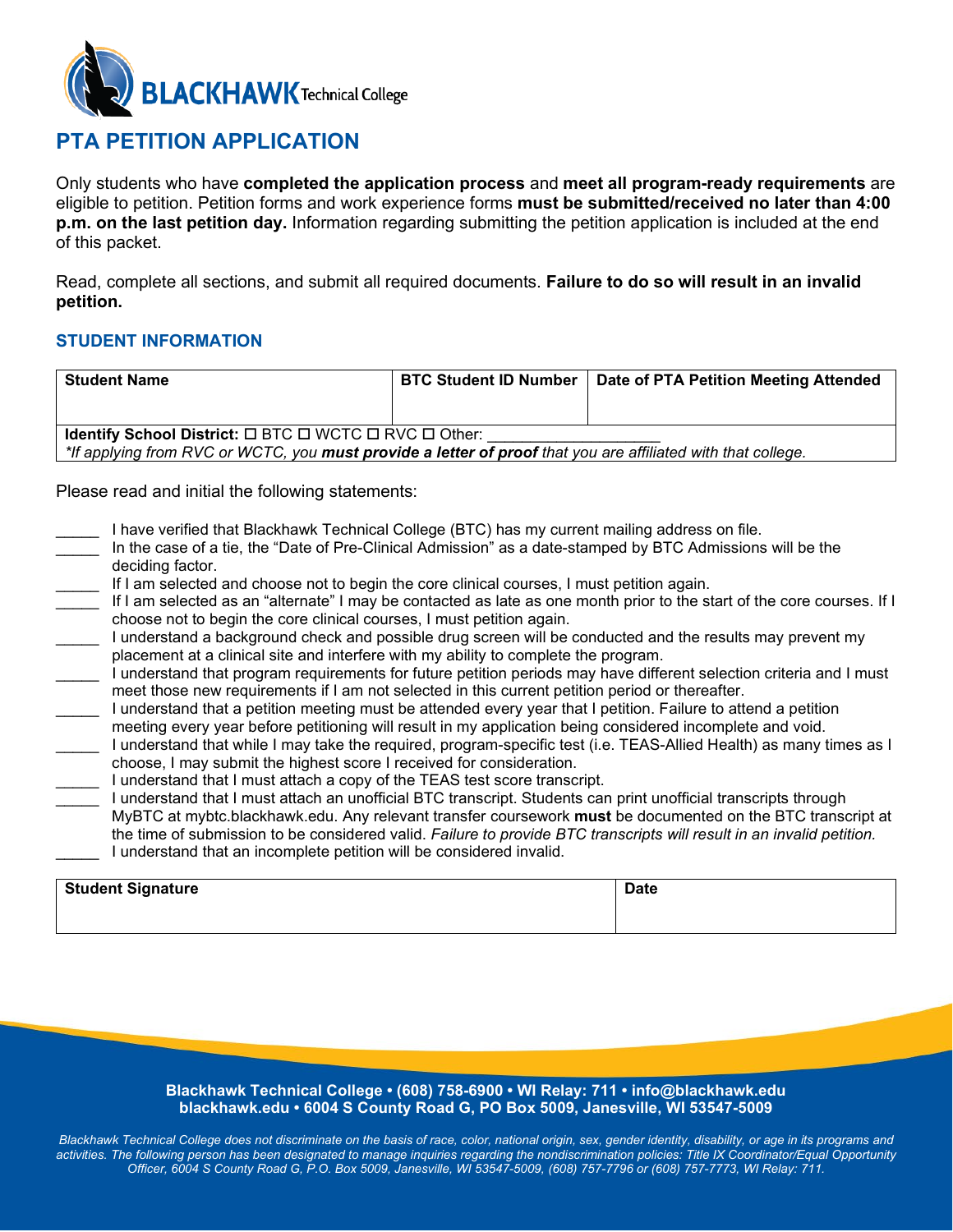

#### **I. COLLEGE COURSEWORK (\_\_\_\_\_/110 points)**

For each course, indicate where the course was completed and points based on what grade was achieved. Award the following points per grade achieved:  $A = 10$ pts,  $A - B + B = 8$ pts,  $B = 5$ pts,  $B -$ or less = 0pts. *Blackhawk's Credit for Prior Learning process must be complete in order for courses taken at other institutions to be considered for petitioning.*

**Required Pre-Requisite Courses** – these courses must be completed in order to petition:

| Course                                                        | Location | <b>Awarded Points</b> |
|---------------------------------------------------------------|----------|-----------------------|
| General A&P*                                                  |          |                       |
| Math Reasoning, College Math, or Intermediate Algebra w/Apps* |          |                       |
| Written Communication OR English Composition 1                |          |                       |
| Oral Communication OR Speech                                  |          |                       |

#### **Additional Points for Additional Courses** – these courses are not required for petitioning:

| Course                                   | Location | <b>Awarded Points</b> |
|------------------------------------------|----------|-----------------------|
| Intro to Psychology                      |          |                       |
| Intro to Diversity Studies               |          |                       |
| Advanced A&P*                            |          |                       |
| Focus on Musculoskeletal Anatomy Modules |          |                       |

\* Points are doubled for science and math courses.

#### **II. SHADOW EXPERIENCE (\_\_\_\_/20 points)**

Complete the **Shadowing Verification Form (top portion only)** (located at the end of this packet) and submit it with your petition packet. One point is awarded per hour of shadowing.

#### **III. PROGRAM ADMISSION TESTING (COMPLETER) Test Score: COMPLETER SCORE:**

A **minimum score of 70** is required to petition the program. Award the following points for your TEAS-Allied Health score: 70-74 = 60pts, 75-79 = 80pts, 80-100 = 100pts. **Note:** A transcript/copy of your test results must be included with the submission of your petition packet. If multiple attempts have been made, you may submit your highest test score.

> **Blackhawk Technical College • (608) 758-6900 • WI Relay: 711 • info@blackhawk.edu blackhawk.edu • 6004 S County Road G, PO Box 5009, Janesville, WI 53547-5009**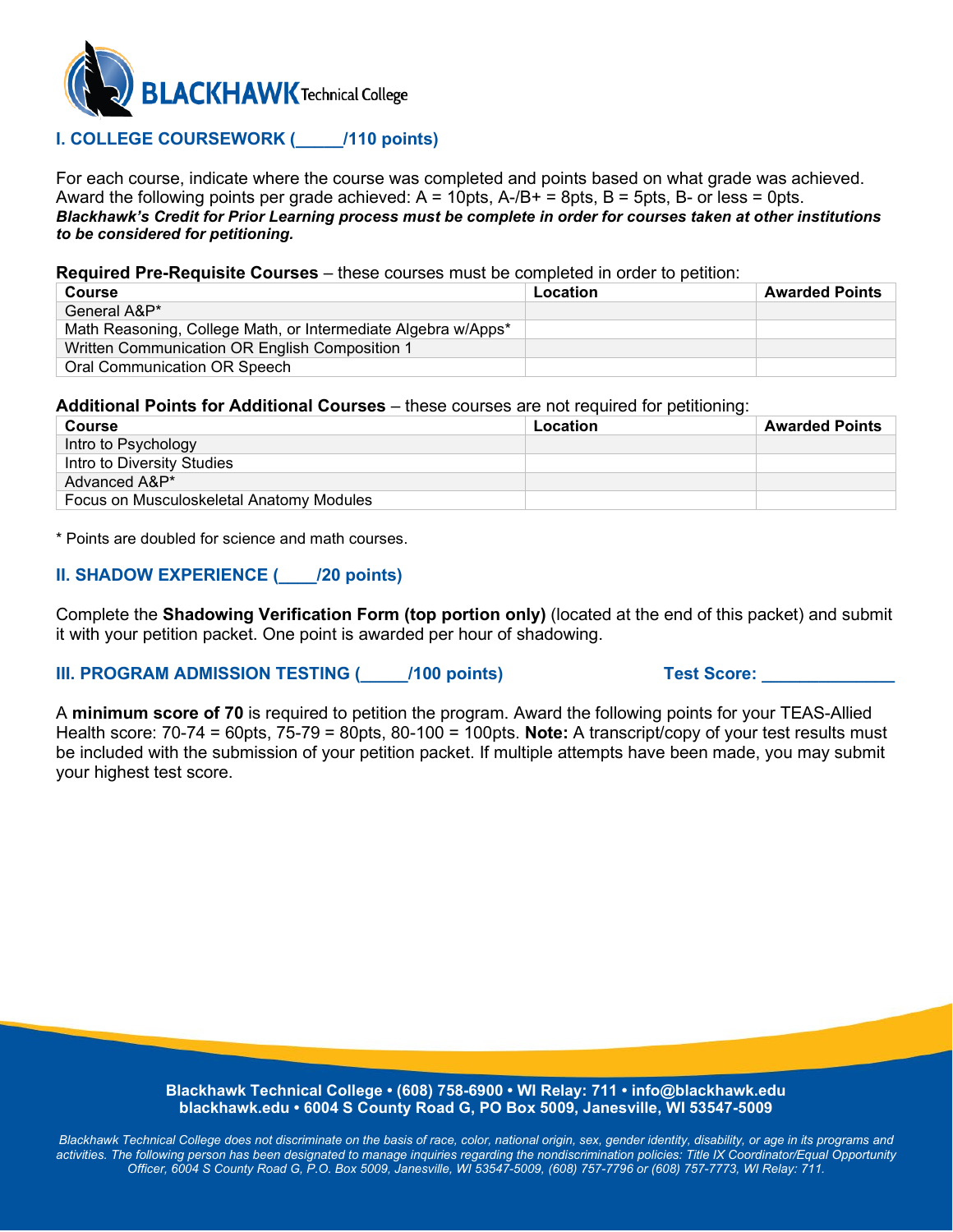

#### **IV. BTC DISTRICT RESIDENT (\_\_\_\_\_/10 points)**

If you are a resident of the Blackhawk District (i.e. live in Rock or Green Counties in Wisconsin), you will receive 10pts. If not, you will receive 0pts. District residence is verified by BTC by the address on file but is not a requirement.

|                                                            | PTA Petition Meeting Attended: □ Yes □ No |               |  |
|------------------------------------------------------------|-------------------------------------------|---------------|--|
| <b>FOR OFFICE USE ONLY</b><br><b>Final Ranking Process</b> | <b>College Coursework</b>                 | /110 points   |  |
|                                                            | <b>Shadow Experience</b>                  | /20 points    |  |
|                                                            | <b>Program Admission Testing</b>          | $/100$ points |  |
|                                                            | <b>BTC District Resident</b>              | /10 points    |  |
|                                                            | <b>Total Points</b>                       | /240 points   |  |

#### **SUBMITTING THE PETITION PACKET**

Once completed, petition packets must be submitted:

- Dropped-off at the Health Sciences Reception Desk (Room 2304 or Room 1200) at Central Campus
- Mailed (and received by deadline) via US mail to: Blackhawk Technical College, Attention: Health Sciences (Room 2304), 6004 S County Rd G, Janesville, WI 53547-5009
- Faxed to (608) 743-4578

Students will be notified by US mail within two months of the petition deadline regarding the status of their petition packet. Letters will be sent to the address on record in the college computer system.

#### **Blackhawk Technical College • (608) 758-6900 • WI Relay: 711 • info@blackhawk.edu blackhawk.edu • 6004 S County Road G, PO Box 5009, Janesville, WI 53547-5009**